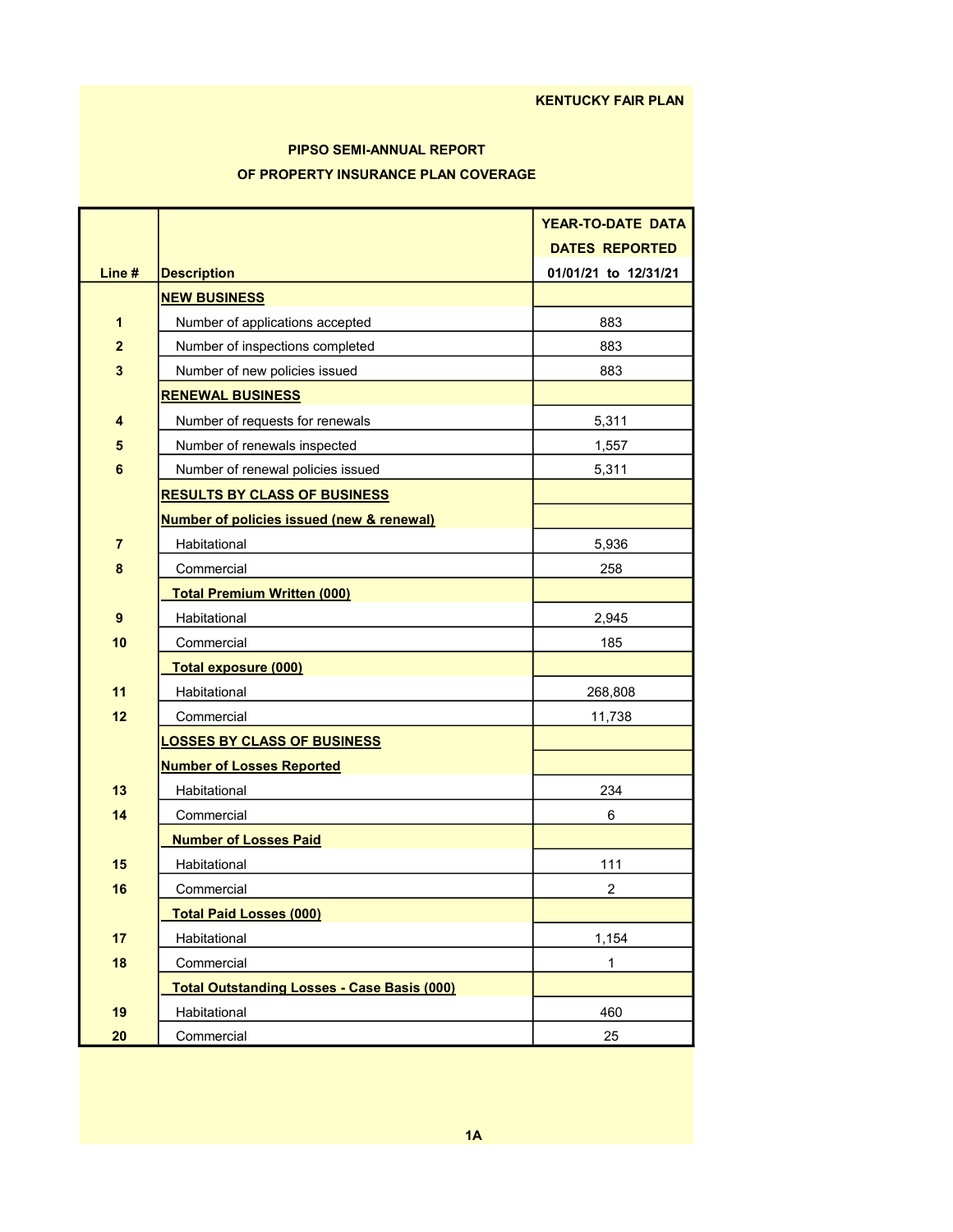## PIPSO SEMI-ANNUAL REPORT OF UNDERWRITING AND INVESTMENT EXPERIENCE

|                  |                                                  | <b>YEAR-TO-DATE DATA</b> |
|------------------|--------------------------------------------------|--------------------------|
|                  |                                                  | <b>DATES REPORTED</b>    |
| Line #           | <b>Description</b>                               | 01/01/21 to 12/31/21     |
|                  | <b>PREMIUMS (000)</b>                            |                          |
| 1                | <b>Written Premiums</b>                          | 3,130                    |
| $\overline{2}$   | Unearned Premium Reserve (End of Prior Period)   | 1,851                    |
| 3                | Unearned Premium Reserve (End of Current Period) | 1,536                    |
| 4                | Earned Premiums (Line 1+2-3)                     | 3,445                    |
|                  | <b>LOSSES (000)</b>                              |                          |
| 5                | Paid Losses                                      | 1,155                    |
| 6                | Current Outstanding (Case)                       | 485                      |
| $\overline{7}$   | Current Outstanding (IBNR)                       | 44                       |
| 8                | Prior Outstanding (Case)                         | 36                       |
| $\boldsymbol{9}$ | Prior Outstanding (IBNR)                         | 8                        |
| 10               | Incurred Losses (Lines 5+6+7-8-9)                | 1.640                    |
|                  | <b>LOSS ADJUSTMENT EXPENSE (LAE) (000)</b>       |                          |
| 11               | Paid LAE (Allocated & Unallocated)               | 696                      |
| 12               | Current Outstanding (Allocated and Unallocated)  | 135                      |
| 13               | Prior Outstanding (Allocated and Unallocated)    | 35                       |
| 14               | Incurred LAE (Line 11+12-13)                     | 796                      |
|                  | <b>OPERATING EXPENSES (000)</b>                  |                          |
| 15               | <b>Commission to Producers</b>                   | 211                      |
| 16               | Other Operating Expenses (Incl. Service Fees)    | 1,025                    |
| 17               | Unpaid Expenses (Current)                        | 0                        |
| 18               | Unpaid Expenses (Prior)                          | 0                        |
| 19               | Operating Expenses Incurred (Line 15+16+17-18)   | 1,236                    |
| 20               | <b>STATUTORY UNDERWRITING RESULTS</b>            |                          |
|                  | (Lines 4-10-14-19)                               | (227)                    |
|                  | <b>MISCELLANEOUS INCOME AND EXPENSES (000)</b>   |                          |
| 21               | Investment Income Earned                         | 1,087                    |
| 22               | Other Income                                     | 38                       |
| 23               | <b>Other Expenses</b>                            | 0                        |
| 24               | Non-Admitted Assets (Current)                    | 24                       |
| 25               | Non-Admitted Assets (Prior)                      | 6                        |
| 26               | Net Other Income or Exps. (Lines 21+22-23-24+25) | 1,107                    |
| 27               | OPERATING RESULTS (Lines 20+26)                  | 880                      |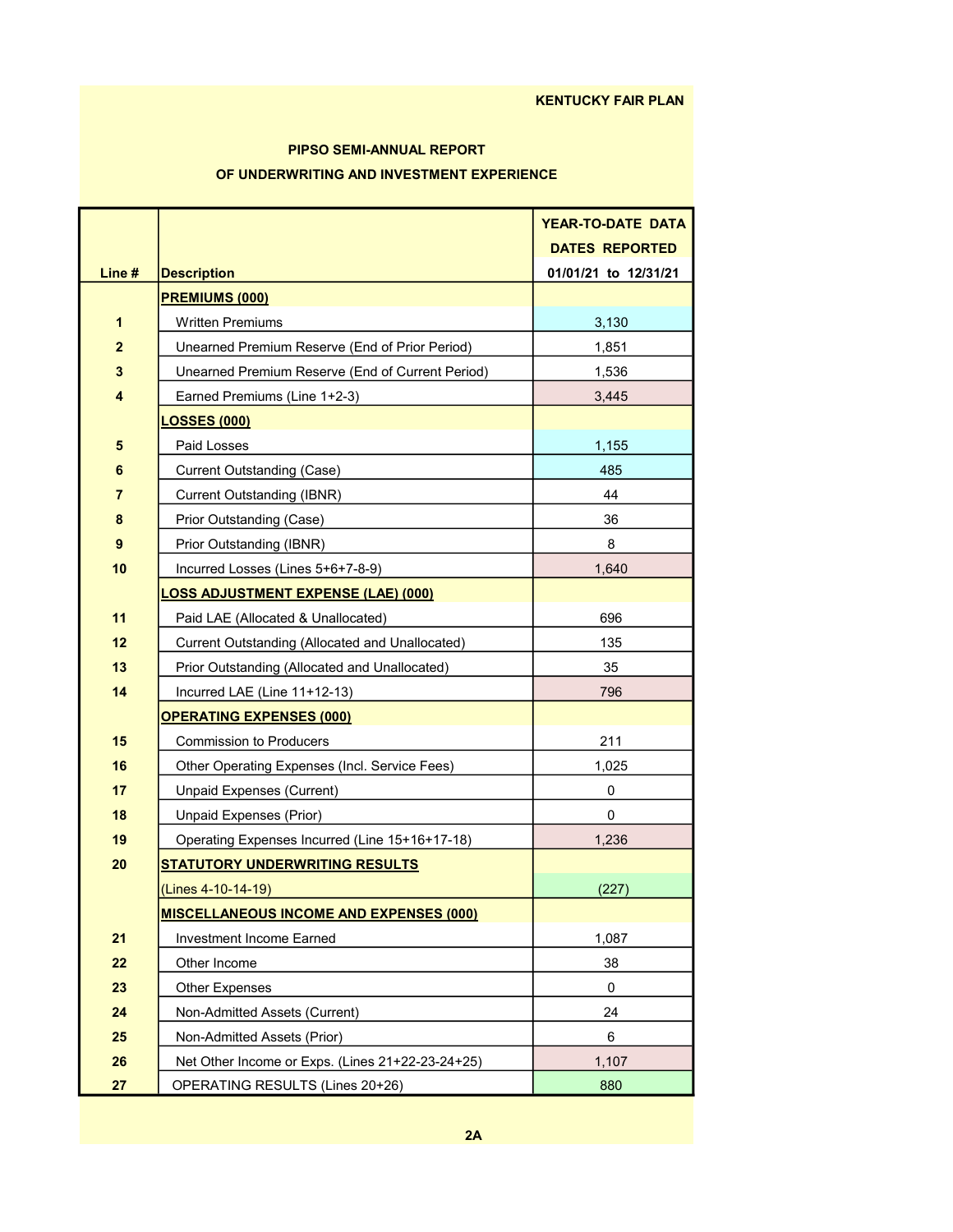## OF PROPERTY INSURANCE PLAN HOMEOWNER COVERAGE PIPSO SEMI-ANNUAL REPORT

#### SUPPLEMENTAL REPORT

|                |                                                      | <b>YEAR-TO-DATE DATA</b> |
|----------------|------------------------------------------------------|--------------------------|
|                |                                                      | <b>DATES REPORTED</b>    |
| Line#          | <b>Description</b>                                   | 01/01/21 to 12/31/21     |
|                | <b>NEW BUSINESS</b>                                  |                          |
| 1              | Number of applications accepted                      | 168                      |
| $\overline{2}$ | Number of inspections completed                      | 168                      |
| 3              | Number of new policies issued                        | 168                      |
|                | <b>RENEWAL BUSINESS</b>                              |                          |
| 4              | Number of requests for renewals                      | 719                      |
| 5              | Number of renewals inspected                         | 261                      |
| $6\phantom{1}$ | Number of renewal policies issued                    | 719                      |
|                |                                                      |                          |
|                | <b>Number of policies issued (new &amp; renewal)</b> |                          |
| $\overline{7}$ | Homeowners                                           | 887                      |
| 8              |                                                      |                          |
|                | <b>Total Premium Written (000)</b>                   |                          |
| 9              | Homeowners                                           | 524                      |
| 10             |                                                      |                          |
|                | Total exposure (000)                                 |                          |
| 11             | Homeowners                                           | 79,382                   |
| 12             |                                                      |                          |
|                |                                                      |                          |
|                | <b>Number of Losses Reported</b>                     |                          |
| 13             | Homeowners                                           | 64                       |
| 14             |                                                      |                          |
|                | <b>Number of Losses Paid</b>                         |                          |
| 15             | Homeowners                                           | 26                       |
| 16             |                                                      |                          |
|                | <b>Total Paid Losses (000)</b>                       |                          |
| 17             | Homeowners                                           | 240                      |
| 18             |                                                      |                          |
|                | <b>Total Outstanding Losses - Case Basis (000)</b>   |                          |
| 19             | Homeowners                                           | 146                      |
| 20             |                                                      |                          |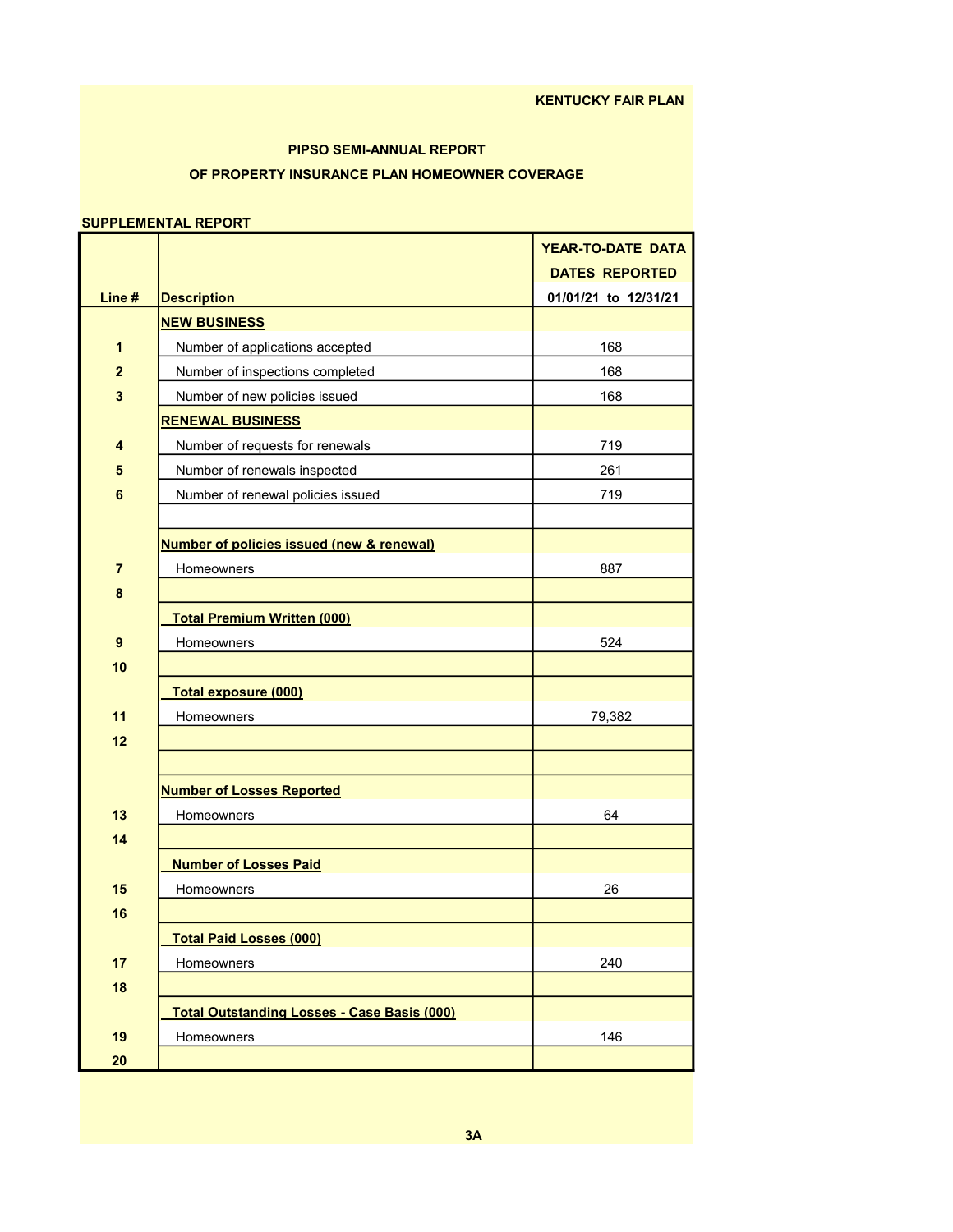## PIPSO SEMI-ANNUAL REPORT OF HOMEOWNER UNDERWRITING EXPERIENCE

#### SUPPLEMENTAL REPORT

|                  |                                                  | <b>YEAR-TO-DATE DATA</b> |
|------------------|--------------------------------------------------|--------------------------|
|                  |                                                  | <b>DATES REPORTED</b>    |
| Line#            | <b>Description</b>                               | 01/01/21 to 12/31/21     |
|                  | <b>PREMIUMS (000)</b>                            |                          |
| 1                | <b>Written Premiums</b>                          | 524                      |
| $\overline{2}$   | Unearned Premium Reserve (End of Prior Period)   | 342                      |
| 3                | Unearned Premium Reserve (End of Current Period) | 243                      |
| 4                | Earned Premiums (Line 1+2-3)                     | 623                      |
|                  | <b>LOSSES</b> (000)                              |                          |
| 5                | Paid Losses                                      | 240                      |
| 6                | <b>Current Outstanding (Case)</b>                | 146                      |
| 7                | <b>Current Outstanding (IBNR)</b>                | 30                       |
| 8                | Prior Outstanding (Case)                         | 0                        |
| $\boldsymbol{9}$ | Prior Outstanding (IBNR)                         | 3                        |
| 10               | Incurred Losses (Lines 5+6+7-8-9)                | 413                      |
|                  | <u>LOSS ADJUSTMENT EXPENSE (LAE) (000)</u>       |                          |
| 11               | Paid LAE (Allocated & Unallocated)               | 140                      |
| 12               | Current Outstanding (Allocated and Unallocated)  | 41                       |
| 13               | Prior Outstanding (Allocated and Unallocated)    | 6                        |
| 14               | Incurred LAE (Line 11+12-13)                     | 175                      |
|                  | <b>OPERATING EXPENSES (000)</b>                  |                          |
| 15               | <b>Commission to Producers</b>                   | 26                       |
| 16               | Other Operating Expenses (Incl. Service Fees)    | 171                      |
| 17               | Unpaid Expenses (Current)                        | 0                        |
| 18               | <b>Unpaid Expenses (Prior)</b>                   | $\mathbf 0$              |
| 19               | Operating Expenses Incurred (Line 15+16+17-18)   | 197                      |
| 20               | <b>STATUTORY UNDERWRITING RESULTS</b>            |                          |
|                  | (Lines 4-10-14-19)                               | (162)                    |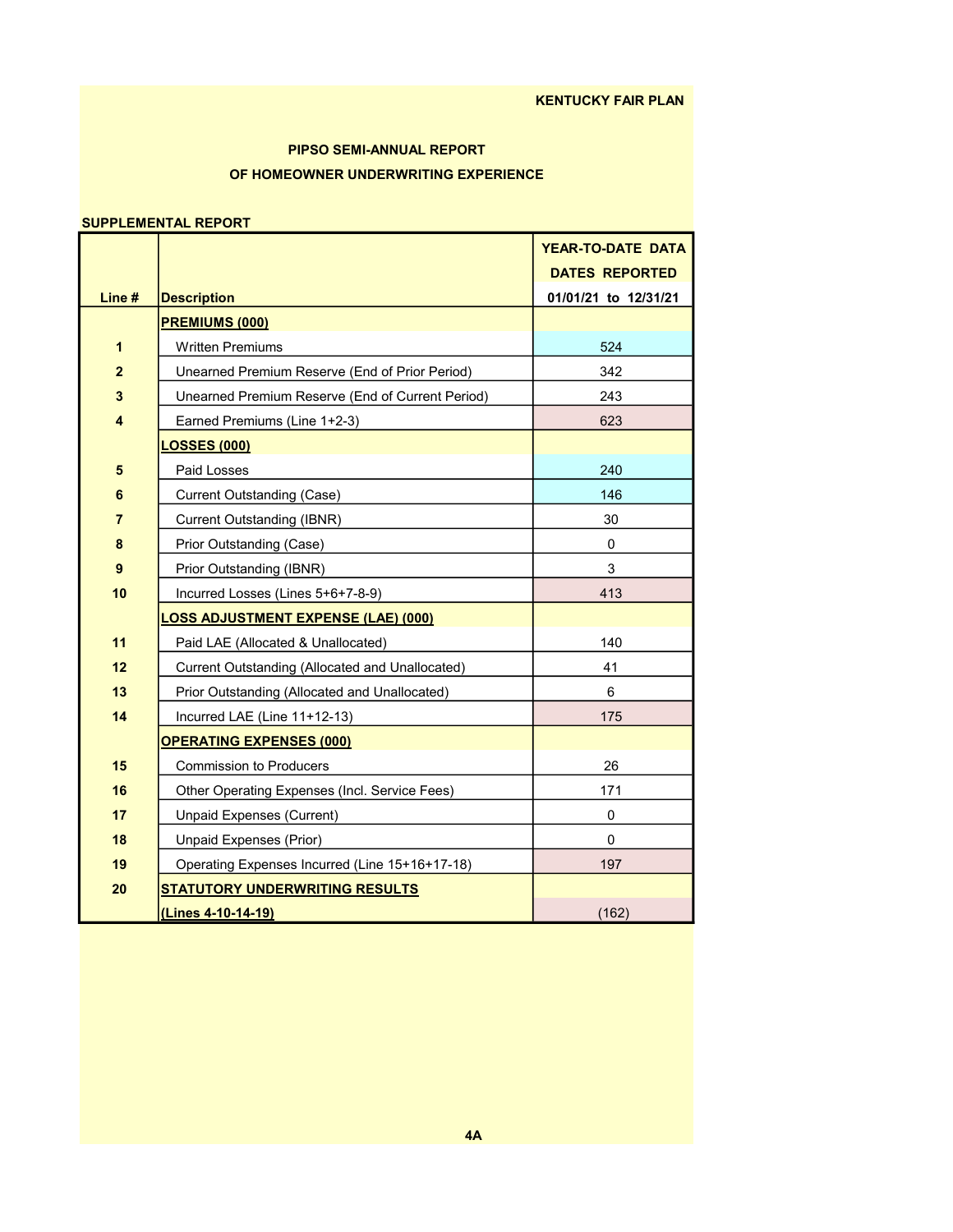# PIPSO SEMI-ANNUAL REPORT OF PROPERTY INSURANCE UNDERWRITING EXPERIENCE FOR PLANS PURCHASING REINSURANCE

|                         |                                                        | <b>YEAR-TO-DATE DATA</b> |
|-------------------------|--------------------------------------------------------|--------------------------|
|                         |                                                        | <b>DATES REPORTED</b>    |
| Line #                  | <b>Description</b>                                     | 01/01/21 to 12/31/21     |
|                         | <b>PREMIUMS (000)</b>                                  |                          |
| $\mathbf 1$             | <b>Written Premiums (Gross)</b>                        | 3,130                    |
| 1.1                     | Reinsurance Ceded                                      | 155                      |
| 1.2                     | Net (Line 1-1.1)                                       | 2,975                    |
| 2 <sup>2</sup>          | Unearned Prem. Reserve (End of Prior Period) (Gross)   | 1,851                    |
| 2.1                     | Reinsurance Ceded                                      | 5                        |
| 2.2                     | Net (Line 2-2.1)                                       | 1,846                    |
| $\mathbf{3}$            | Unearned Prem. Reserve (End of Current Period) (Gross) | 1,536                    |
| 3.1                     | Reinsurance Ceded                                      | 5                        |
| 3.2                     | <b>Net (Line 3-3.1)</b>                                | 1,531                    |
| $\overline{\mathbf{4}}$ | Earned Premiums (Line 1+2-3) (Gross)                   | 3,445                    |
| 4.1                     | Reinsurance Ceded (Line 1.1+2.1-3.1)                   | 155                      |
| 4.2                     | Net (Line 4-4.1)                                       | 3,290                    |
|                         | <b>LOSSES (000)</b>                                    |                          |
| 5                       | Paid Losses (Gross)                                    | 1,155                    |
| 5.1                     | Reinsurance Ceded                                      | $\mathbf{0}$             |
| 5.2                     | Net (Line 5-5.1)                                       | 1,155                    |
| 6                       | <b>Current Outstanding (Case) (Gross)</b>              | 485                      |
| 6.1                     | Reinsurance Ceded                                      | 0                        |
| 6.2                     | Net (Line 6-6.1)                                       | 485                      |
| $\overline{7}$          | <b>Current Outstanding (IBNR) (Gross)</b>              | 44                       |
| 7.1                     | Reinsurance Ceded                                      | 0                        |
| 7.2                     | Net (Line 7-7.1)                                       | 44                       |
| $\bf 8$                 | <b>Prior Outstanding (Case) (Gross)</b>                | 36                       |
| 8.1                     | Reinsurance Ceded                                      | 0                        |
| 8.2                     | <b>Net (Line 8-8.1)</b>                                | 36                       |
| 9                       | Prior Outstanding (IBNR) (Gross)                       | 8                        |
| 9.1                     | Reinsurance Ceded                                      | 0                        |
| 9.2                     | <b>Net (Line 9-9.1)</b>                                | 8                        |
| 10                      | Incurred Losses (Lines 5+6+7-8-9) (Gross)              | 1,640                    |
| 10.1                    | Reinsurance Ceded (Line 5.1+6.1+7.1-8.1-9.1)           | $\mathbf{0}$             |
| 10.2                    | Net (Line 10-10.1)                                     | 1,640                    |